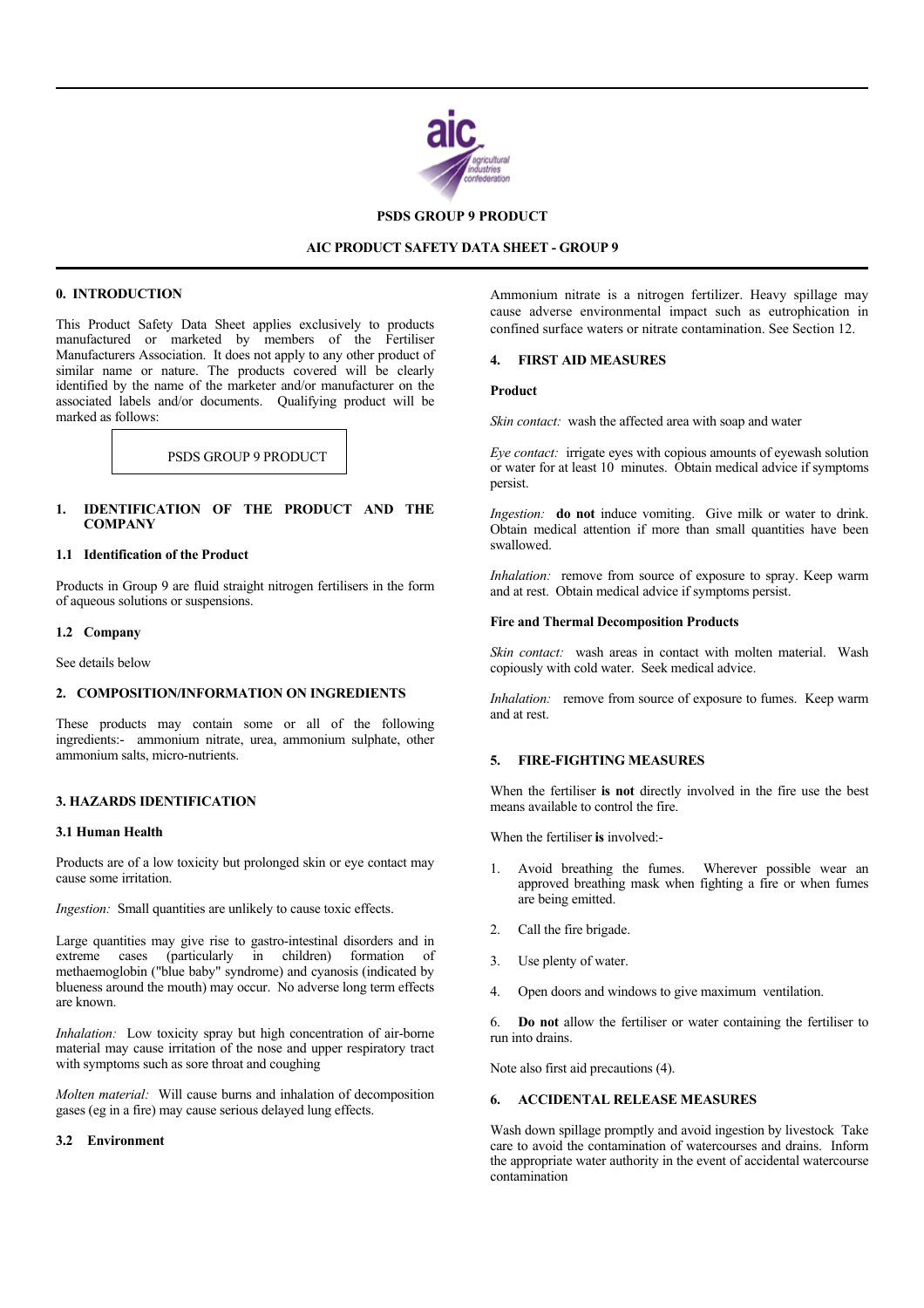## **7. HANDLING AND STORAGE**

*7.1 Handling:* Avoid excessive generation of spry during transport of product. Take special care with absorbent materials such as clothing and insulating material contaminated with the fluid which, when dry, may exhibit incendiary properties.

*7.2 Storage:* Store in vessels fit for the purpose. Locate away from sources of heat, fire or explosion. Keep away from combustible materials and chemical substances taking particular care on farms to ensure that it is not stored near hay, grain, diesel, etc. Ensure high standard of house-keeping in the storage areas. Tank or storage areas should be appropriately sited to prevent the contamination of drains or watercourses.

## **8. EXPOSURE CONTROL/PERSONAL PROTECTION**

#### **8.1 Occupational exposure limits**

No specific official limits

# **8.2 Precautionary and engineering measures**

Avoid high spray concentration and provide ventilation where necessary.

### **8.3 Personal Protection**

Wear suitable gloves when handling the product over long periods. Avoid contamination of absorbent clothing. After handling product, wash hands and observe good hygiene practice.

## **9. PHYSICAL AND CHEMICAL PROPERTIES**

| Appearance | Aqueous solution (clear) or suspension which<br>will crystallise out at temperatures below zero. |
|------------|--------------------------------------------------------------------------------------------------|
| Odour      | Odourless or slight ammoniacal smell                                                             |
| pΗ         | > 4.5                                                                                            |
| Density    | Depends on concentration. Normally between                                                       |
|            | 1200 and $1400 \text{kg/m}^3$                                                                    |

# **10. STABILITY AND REACTIVITY**

Stable under normal storage and handling conditions. Liberates ammonia when in contact with alkalies eg Caustic Soda, Soda Ash.

The solution (and solids in solution) are not combustible; water evaporates and ammonia is given off when strongly heated. After complete evaporation a solid or molten mass may form which decomposes on further heating, giving off toxic fumes containing ammonia and oxides of nitrogen. The dried or molten mass may exhibit oxidising properties.

There is no explosive risk under normal handling situations but in pumping operations, if allowed to run dry, may possibly exhibit explosive properties.

**Do not** weld or apply heat to equipment or plant which may have contained the fertiliser without first washing thoroughly to remove **all** fertiliser.

## **11. TOXICOLOGICAL INFORMATION**

## **11.1 General**

See Section 3.1.

## **11.2 Toxicity Data**

LD50 (oral, rat)  $>$  2000mg/kg

### **12. ECOLOGICAL INFORMATION**

### **12.1 Mobility**

The nitrate ion is mobile. The ammonium ion is adsorbed by soil.

### **12.2 Persistence/Degradability**

The nitrate ion is the predominant form of plant nutrition. It follows the natural nitrification/denitrification cycle to give nitrogen.

### **12.3 Bio-accumulation**

The product does not show any bio-accumulation phenomena.

## **12.4 Ecotoxicity**

Low toxicity to aquatic life. TLM 96 between 10-100ppm

## **13. DISPOSAL CONSIDERATIONS**

Depending on the degree of contamination, dispose of by use on farm, by spraying thinly on open ground or to an authorised waste facility. Take care to avoid the contamination of watercourses and drains. Inform the appropriate water authority in the event of accidental watercourse contamination.

#### **14. TRANSPORT INFORMATION**

## **14.1 UN classification**

Not classified i e considered non-hazardous material according to the UN Orange Book and international transport codes e g RID (rail), ADR (road) and IMDG (sea).

#### **15. REGULATORY INFORMATION**

#### **15.1 EC Directives**

76/116/EEC (Relating to fertilisers)

#### **15.2 National Regulations**

The Fertilisers Regulations 1991 and subsequent amendments.

## **16. OTHER INFORMATION**

This safety data sheet provides health and safety information. The product is to be used in applications consistent with best farming practice. Individuals handling this product should be informed under COSHH of the recommended safety precautions and should have access to this information. The product information in this data sheet is to the best of the FMA's knowledge correct as at the date of publication.

Neither the FMA nor the Manufacturer, UKASTA or Supplier accepts liability for any loss or damage (other than that arising from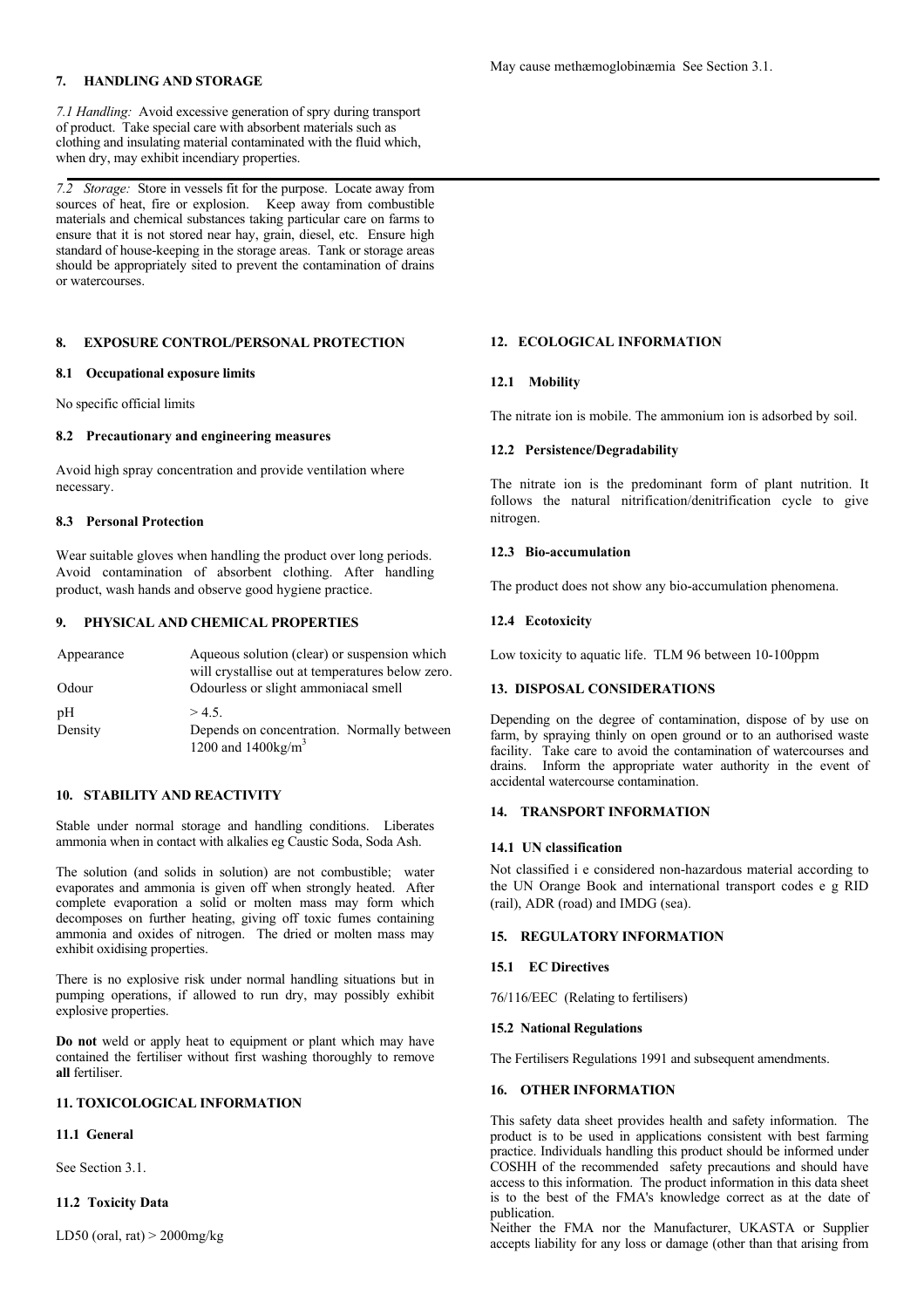death or personal injury caused by negligence if proved) resulting from reliance on this information. Further information on individual products covered by this safety data sheet may be obtained from the Supplier or the Company whose name, address and telephone number will be found on the fertiliser container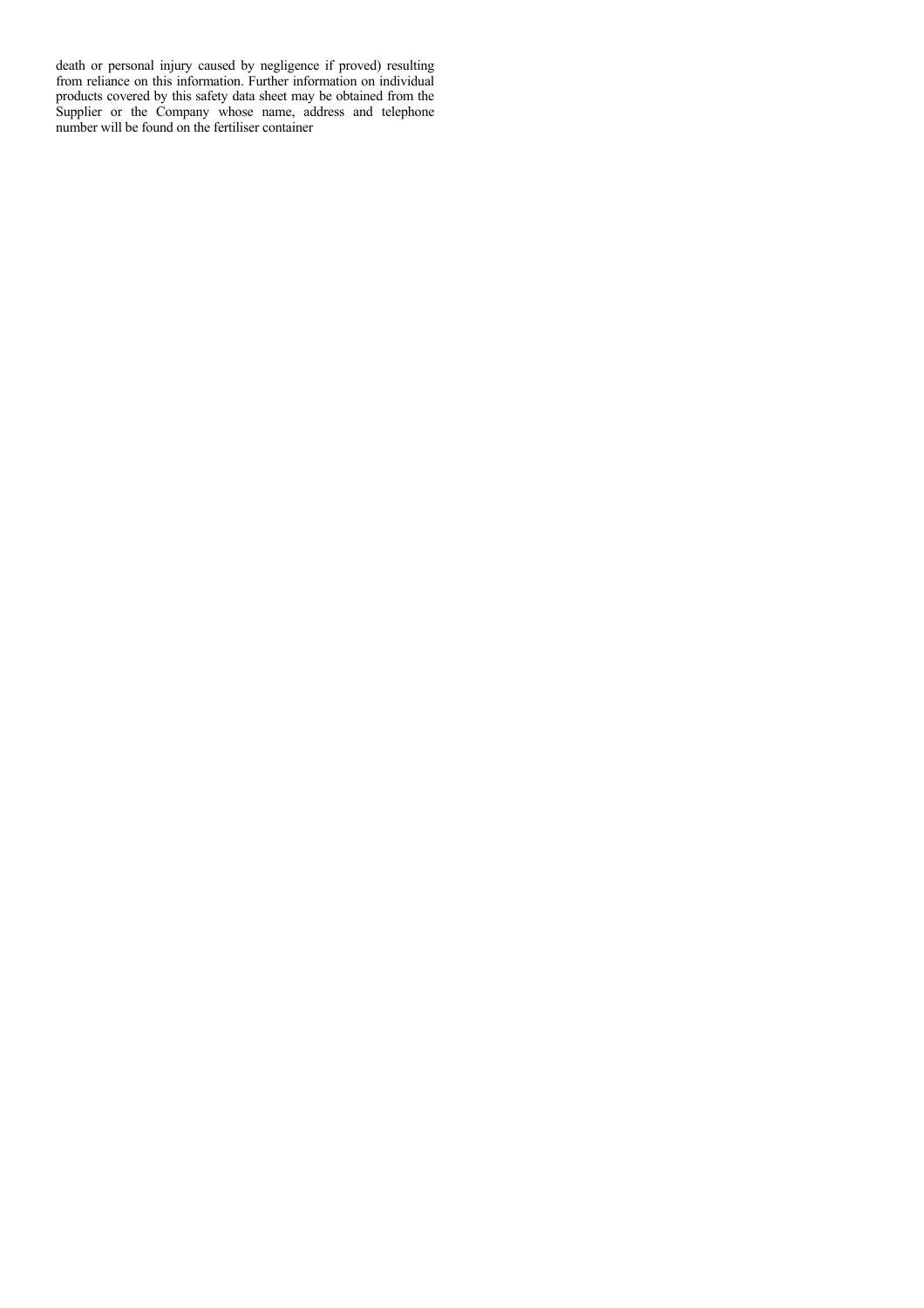

## **PSDS GROUP 10 PRODUCT AIC PRODUCT SAFETY DATA SHEET - GROUP 10**

### **0. INTRODUCTION**

I

í

This Product Safety Data Sheet applies exclusively to products manufactured or marketed by members of the Fertiliser Manufacturers Association. It does not apply to any other product of similar name or nature. The products covered will be clearly identified by the name of the marketer and/or manufacturer on the associated labels and/or documents. Qualifying product will be marked as follows:

PSDS GROUP 10 PRODUCT

## **1. IDENTIFICATION OF THE PRODUCT AND THE COMPANY**

### **1.2 Identification of the Product**

Products in Group 10 are fluid compound fertilisers (NPK, NP, NK) in the form of aqueous solutions or suspensions.

#### **1.2 Company**

See details below

## **2. COMPOSITION/INFORMATION ON INGREDIENTS**

These products may contain some or all of the following ingredients:- ammonium nitrate, urea, ammonium sulphate, ammonium phosphate, potassium chloride (muriate of potash), potassium phosphate, potassium sulphate, triple superphosphate, inert suspending agents such as bentonite or atapulgite clay, secondary nutrients, micro-nutrients and complexing agents.

## **3. HAZARDS IDENTIFICATION**

## **3.1 Human Health**

Products are of a low toxicity but prolonged skin or eye contact may cause some irritation.

*Ingestion:* Small quantities are unlikely to cause toxic effects.

*Inhalation:* Low toxicity spray but high concentration of air-borne material may cause irritation of the nose and upper respiratory tract with symptoms such as sore throat and coughing

*Molten material:* Will cause burns and inhalation of decomposition gases (eg in a fire) may cause serious delayed lung effects.

### **3.2 Environment**

Heavy spillage may cause adverse environmental impact such as eutrophication in confined surface waters or nitrate contamination. See Section 12.

## **4. FIRST AID MEASURES**

### **Product**

*Skin contact:* wash the affected area with soap and water

*Eye contact:* irrigate eyes with copious amounts of eyewash solution or water for at least 10 minutes. Obtain medical advice if symptoms persist.

*Ingestion:* **do not** induce vomiting. Give milk or water to drink. Obtain medical attention if more than small quantities have been swallowed.

*Inhalation:* remove from source of exposure to spray. Keep warm and at rest. Obtain medical advice if symptoms persist.

#### **Fire and Thermal Decomposition Products**

*Skin contact:* wash areas in contact with molten material. Wash copiously with cold water. Seek medical advice.

*Inhalation:* remove from source of exposure to fumes. Keep warm and at rest.

# **5. FIRE-FIGHTING MEASURES**

When the fertiliser **is not** directly involved in the fire use the best means available to control the fire.

When the fertiliser **is** involved:-

- Avoid breathing the fumes. Wherever possible wear an approved breathing mask when fighting a fire or when fumes are being emitted.
- 2. Call the fire brigade.
- 3. Use plenty of water.
- 4. Open doors and windows to give maximum ventilation.

6. **Do not** allow the fertiliser or water containing the fertiliser to run into drains.

Note also first aid precautions (4).

### **6. ACCIDENTAL RELEASE MEASURES**

Wash down spillage promptly and avoid ingestion by livestock Take care to avoid the contamination of watercourses and drains. Inform the appropriate water authority in the event of accidental watercourse contamination

### **7. HANDLING AND STORAGE**

*7.1 Handling:* Avoid excessive generation of spry during transport of product. Take special care with absorbent materials such as clothing and insulating material contaminated with the fluid which,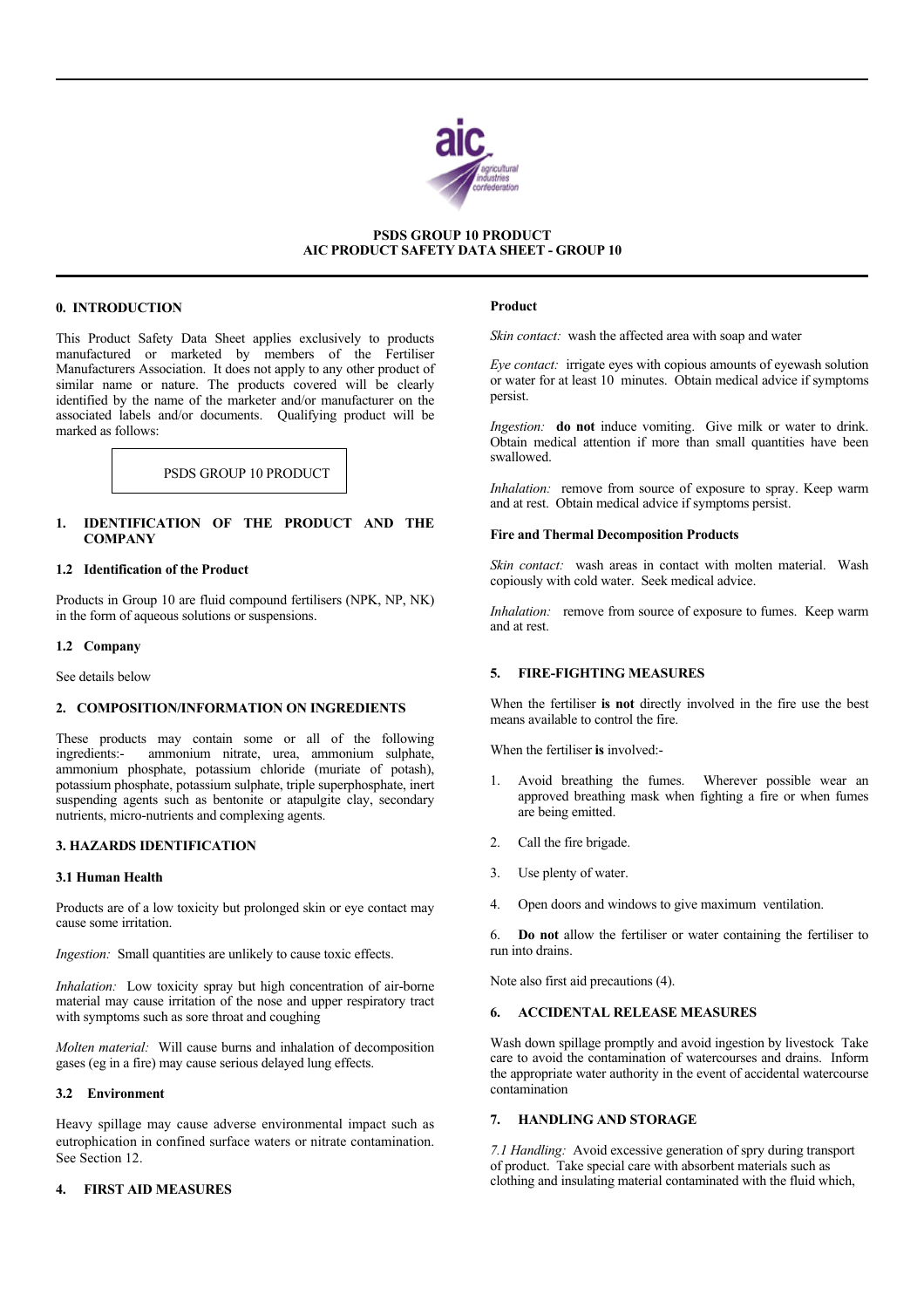when dry, may exhibit incendiary properties.

*7.3 Storage:* Store in vessels fit for the purpose. Locate away from sources of heat, fire or explosion. Keep away from combustible materials and chemical substances taking particular care on farms to ensure that it is not stored near hay, grain, diesel, etc. Ensure high standard of house-keeping in the storage areas. Tank or storage areas should be appropriately sited to prevent the contamination of drains or watercourses.

### **8. EXPOSURE CONTROL/PERSONAL PROTECTION**

#### **8.1 Occupational exposure limits**

No specific official limits

### **8.2 Precautionary and engineering measures**

Avoid high spray concentration and provide ventilation where necessary.

# **8.3 Personal Protection**

Wear suitable gloves when handling the product over long periods. Avoid contamination of absorbent clothing. After handling product, wash hands and observe good hygiene practice.

### **9. PHYSICAL AND CHEMICAL PROPERTIES**

| Appearance | Aqueous solution (clear) or suspension which     |
|------------|--------------------------------------------------|
|            | will crystallise out at temperatures below zero. |
| Odour      | Odourless or slight ammoniacal smell             |
| pH         | > 4.5                                            |
| Density    | Depends on concentration. Normally between       |
|            | 1200 and $1400 \text{kg/m}^3$                    |

### **10. STABILITY AND REACTIVITY**

Stable under normal storage and handling conditions. Liberates ammonia when in contact with alkalies eg Caustic Soda, Soda Ash.

The solution (and solids in solution) do not support combustion and may act as a fire retardant. When strongly heated water evaporates and ammonia is given off. After complete evaporation a solid or molten mass may form which decomposes on further heating, giving off toxic fumes containing ammonia, hydrogen chloride, ammonium chloride and chlorine and oxides of nitrogen if ammonium nitrate is present.

There is no explosive risk under normal handling situations but in pumping operations, if allowed to run dry, may possibly exhibit explosive properties.

**Do not** weld or apply heat to equipment or plant which may have contained the fertiliser without first washing thoroughly to remove **all** fertiliser.

# **11. TOXICOLOGICAL INFORMATION**

#### **11.1 General**

See Section 3.1.

## **11.2 Toxicity Data**

Product toxicity will depend on the composition.

Ammonium nitrate: LD50 (oral, rat)  $>$  2000mg/kg May cause methæmoglobinæmia

Ammonium phosphate LD50 (oral, rat)  $>$  2000mg/kg

Potassium chloride or sulphate:

LD50 (oral, rat)  $>$  2000mg/kg See Section 3.1.

### **12. ECOLOGICAL INFORMATION**

### **12.1 Mobility**

The nitrate ion is mobile. The ammonium ion is adsorbed by soil.

## **12.2 Persistence/Degradability**

The nitrate ion is mobile; the ammonium ion is adsorbed by soil particles. Phosphates whether water or citrate soluble, are translocated in the soil over very short distances and are then immobilised. The dissolved potassium ion in the soil solution is adsorbed by clay minerals; where these are absent in light soils, part of the potassium may be leached.

### **12.3 Bio-accumulation**

The product does not show any bio-accumulation phenomena.

## **12.4 Ecotoxicity**

Low toxicity to aquatic life.

## **13. DISPOSAL CONSIDERATIONS**

Depending on the degree of contamination, dispose of by use on farm, by spraying thinly on open ground or to an authorised waste facility. Take care to avoid the contamination of watercourses and drains. Inform the appropriate water authority in the event of accidental watercourse contamination.

# **14. TRANSPORT INFORMATION**

## **14.1 UN classification**

Not classified i e considered non-hazardous material according to the UN Orange Book and international transport codes e g RID (rail), ADR (road) and IMDG (sea).

## **15. REGULATORY INFORMATION**

#### **15.1 EC Directives**

76/116/EEC (Relating to fertilisers)

## **15.2 National Regulations**

The Fertilisers Regulations 1991 and subsequent amendments.

## **16. OTHER INFORMATION**

This safety data sheet provides health and safety information. The product is to be used in applications consistent with best farming practice. Individuals handling this product should be informed under COSHH of the recommended safety precautions and should have access to this information. The product information in this data sheet is to the best of the FMA's knowledge correct as at the date of publication.

Neither the FMA nor the Manufacturer, UKASTA or Supplier accepts liability for any loss or damage (other than that arising from death or personal injury caused by negligence if proved) resulting